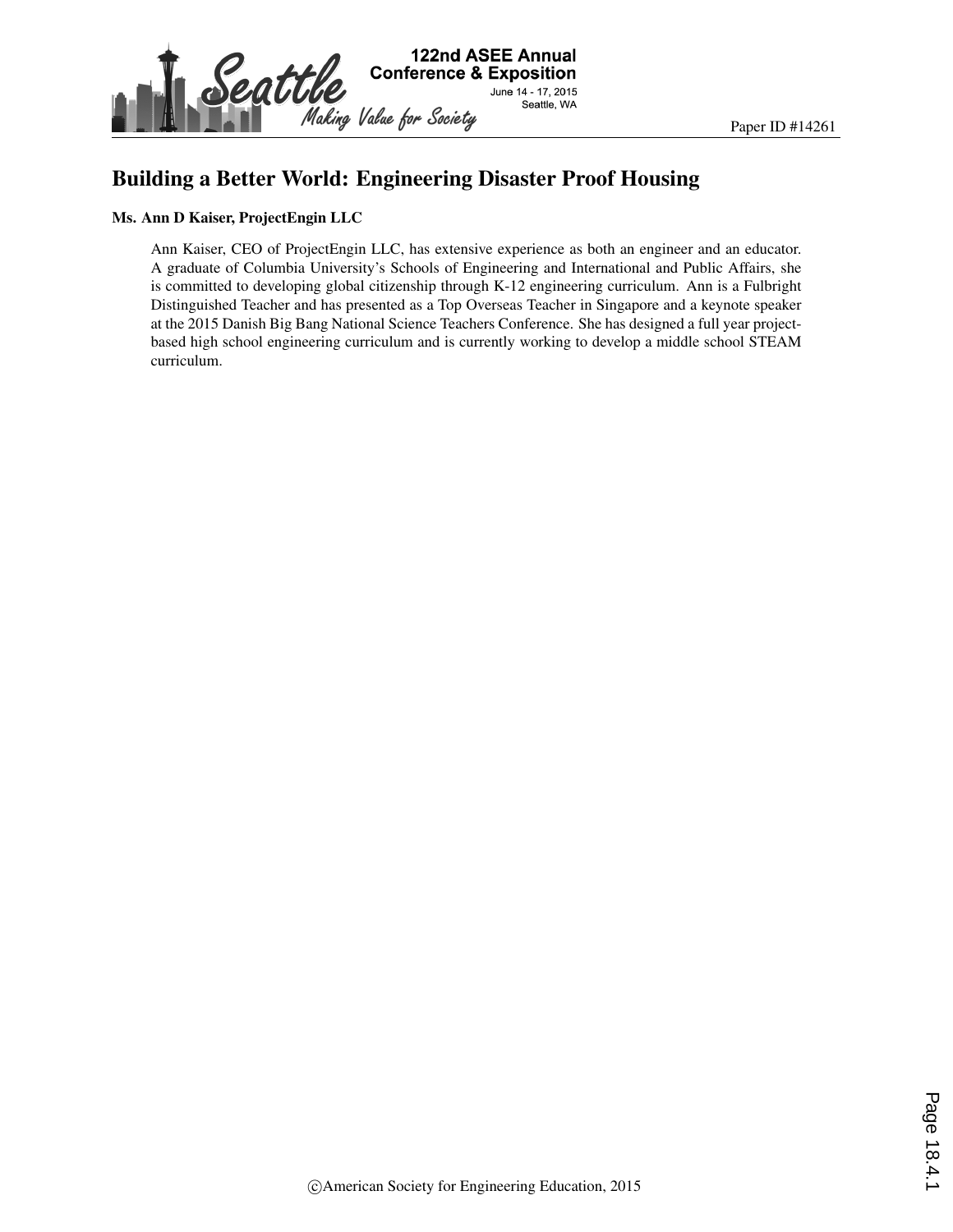2015 Annual ASEE K-12 Workshop on Engineering Education *"Authentic Engineering: Representing & Emphasizing the E in STEM"* Presented by Dassault Systems

> Saturday, June 13, 2015 8:00 A.M. – 5:00 P.M. Sheraton Seattle | Seattle | WA

Please complete this form, save it as a PDF file *only* and upload it through the ASEE Paper Management system as shown in the K12 Workshop Presenter's Kit.

All notifications will be by email from the ASEE Paper Management system. NOTE: To ensure that emails are not obstructed by spam blockers, please make sure to WHITELIST the email addresses: monolith@asee.org and conferences@asee.org and s.harrington-hurd@asee.org.

Direct questions to Stephanie Harrington-Hurd, ASEE K-12 Activities Manager, at s.harringtonhurd@asee.org. Additional workshop details are available at: http://www.asee.org/K12Workshop. Thank you!

> **Deadline Friday, January 23, 2015 by 5:00PM EST** *Presenters will be notified of acceptance status by March 14. Late submissions will not be accepted. Advanced Workshop Registration will open December 6, 2013.*

#### **SUBMISSION INFORMATION**

Provide the first and last name of each presenter, including affiliations. If there is more than one presenter, designate one person as the organizer and provide only that person's contact information. The organizer is responsible for communicating to co-presenters.

Number of Presenters: 1

Presenter Name(s):

1) Last Kaiser First Ann Affiliation ProjectEngin LLC

2) Last First Affiliation

3) Last First Affiliation

Contact Person's Name: Ann Kaiser

Contact Person's Email: akaiser@projectengin.com

Contact Person's Phone: 401-578-8281

Contact Person's Alternate Phone: 401-245-5817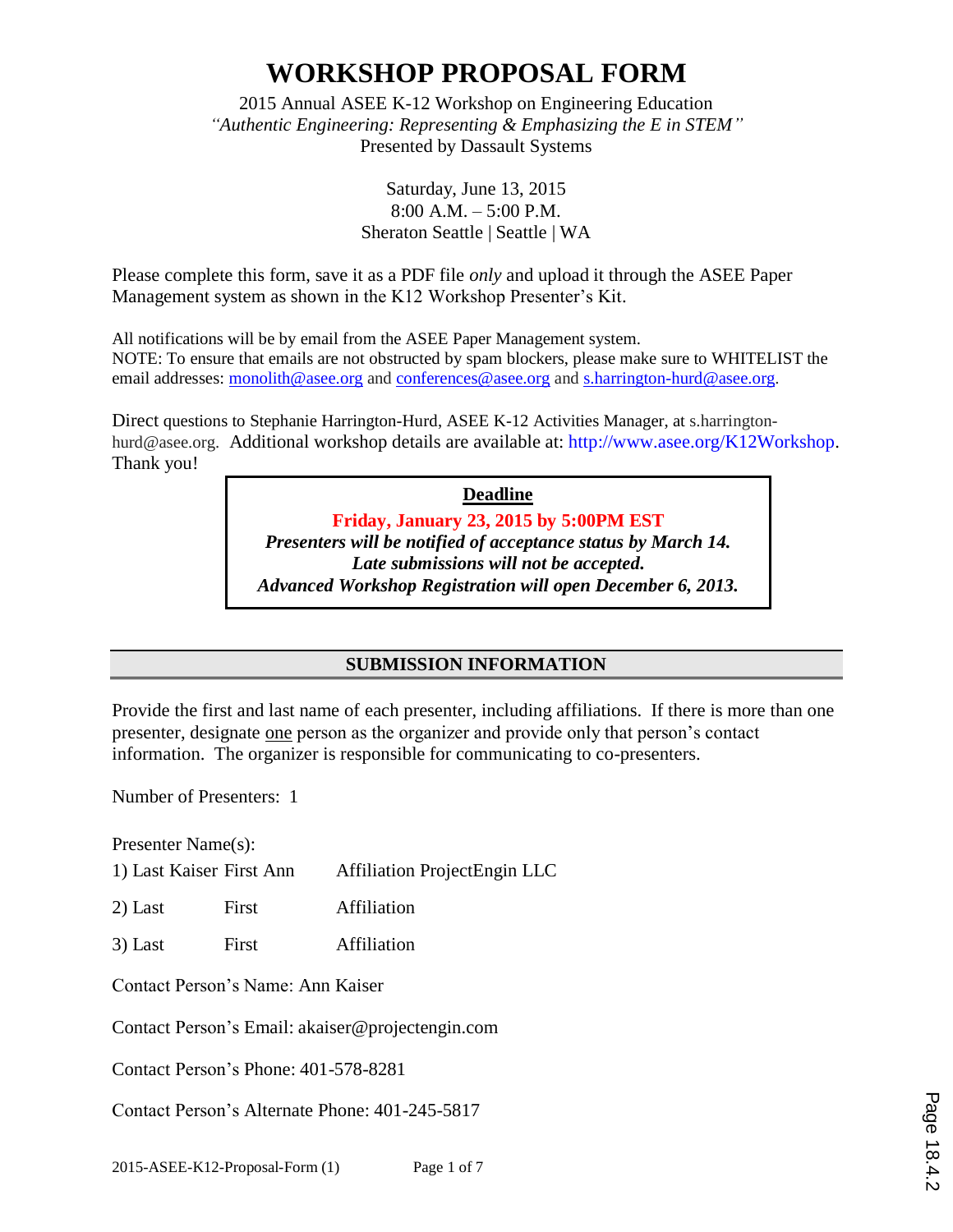2015 Annual ASEE K-12 Workshop on Engineering Education *"Authentic Engineering: Representing & Emphasizing the E in STEM"* Presented by Dassault Systems

> Saturday, June 13, 2015 8:00 A.M. – 5:00 P.M. Sheraton Seattle | Seattle | WA

Please provide a one-paragraph bio for each presenter (in the order listed above). The bio should not exceed 70 words and should be written as you would want it to appear on the ASEE website and program materials.

1) Ann Kaiser, CEO of ProjectEngin LLC, has extensive experience as both an engineer and an educator. A graduate of Columbia University's Schools of Engineering and International and Public Affairs, she is committed to developing global citizenship through K-12 engineering curriculum. Ann is a Fulbright Distinguished Teacher and has presented as a Top Overseas Teacher in Singapore and a keynote speaker at the 2015 Danish Big Bang National Science Teachers Conference.

2)

3)

#### **WORKSHOP INFORMATION**

#### **Proposed Title**:

Building a Better World: Engineering Disaster Proof Housing

**Abstract**: Please provide a concise description that includes the workshop's learning objectives (maximum 750 characters). The abstract is used on the ASEE website, program materials, and otherK-12 Workshop promotional activities.

The inclusion of Engineering Design in the K-12 classroom enables teachers to bring real world issue into the curriculum. Global imperatives, such as the need for adequate housing, access to clean water, reliable infrastructure, energy needs, and sustainability, will frame very real problems for the future citizens who are in today's classrooms. Engineering allows young people to actively pursue solutions, empowering them rather than simply informing them. The "Building a Better World" project is part of ProjectEngin's curriculum units centered on global issues. In this project, students focus on developing wind, flood, and earthquake proof housing, a problem confronting people in many parts of both the developed and the developing world.

**Workshop Description**. Please provide a detailed description of the proposed workshop that, at minimum, explicitly addresses the following (maximum 4,000 characters):

- a. Learning objectives
- b. Hands-on activities and interactive exercises
- c. Materials that participants can take with them
- d. Practical application for teachers and outreach staff

"Building a Better World" is a design-based, multi-disciplinary STEM project. It is adaptable to a wide range of learners, classrooms, and instructor backgrounds. In addition, it can be modified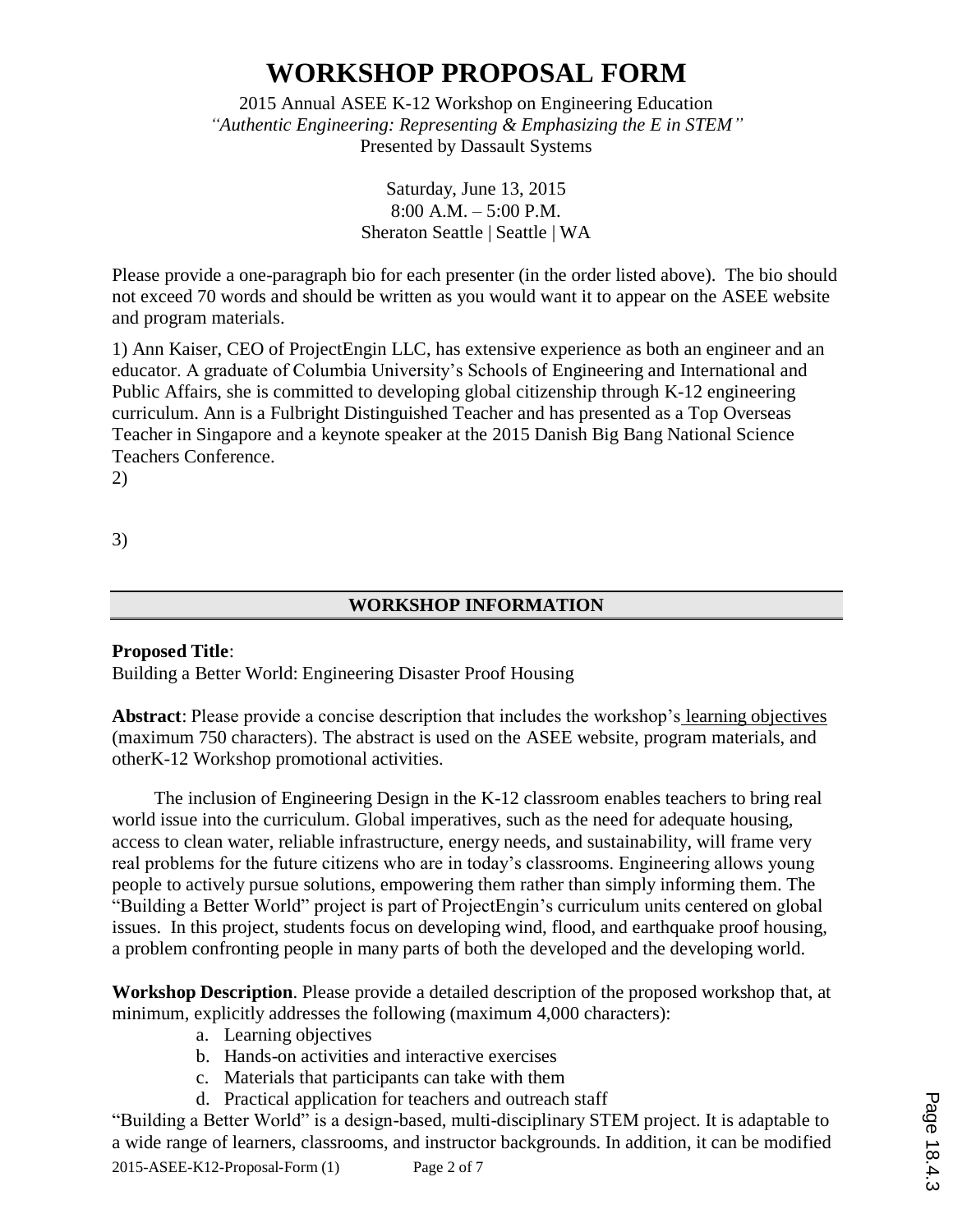2015 Annual ASEE K-12 Workshop on Engineering Education *"Authentic Engineering: Representing & Emphasizing the E in STEM"* Presented by Dassault Systems

> Saturday, June 13, 2015 8:00 A.M. – 5:00 P.M. Sheraton Seattle | Seattle | WA

to fit time and resource constraints. It is designed to be somewhat modular, allowing for customization in terms of focus on process, product, needed skills, and concept inclusion. The overall learning objectives are:

1. To explore the housing crisis caused by natural disasters, specifically flooding, high winds, and earthquakes.

2. To apply principles of appropriate technology as well as structural and fluid mechanics to design sustainable, disaster-proof housing.

The core ideas in various areas are listed below. These are easily tailored to reflect level of science ability.

Science

- 1. Fluid mechanics
- 2. Vibrations and waves
- 3. Forces, tension and compression; static and dynamic loading.

Engineering

- 1. Constraints and criteria
- 2. Strength of materials
- 3. Use of appropriate local materials
- 4. Construction issues
- 5. Design of testing
- 6. Prototyping/ scale models

Global Issues

- 1. Environmental issues
- 2. Population growth/distribution
- 3. Cultural empathy

#### Actual Classroom Implementation:

In the actual classroom version, students research disaster-prone parts of the world in order to select a suitable location for their project. Alternatively, student groups can be given developed design briefs specifying a scenario. This helps to shorten the number of classes required and can also be useful when working with younger students. A review or introduction of forces, fluid mechanics, and material properties is then conducted at an appropriate level based on the extent of the project and student knowledge. This includes some hands-on and simulation activities. Students will identify constraints, which are either instructor-specified or inherent to their project. They will use matrix decision making techniques to develop and rank criteria and to choose a final design. They then develop scale model prototypes of housing that is primarily locally sourced, sustainable, and able to withstand future disasters. Students also work to design appropriate scaled down testing parameters, using static and moving water, a compressor, a shake table, and lab masses to replicate loads and forces. In-process testing and design modifications will be used to optimize the structure.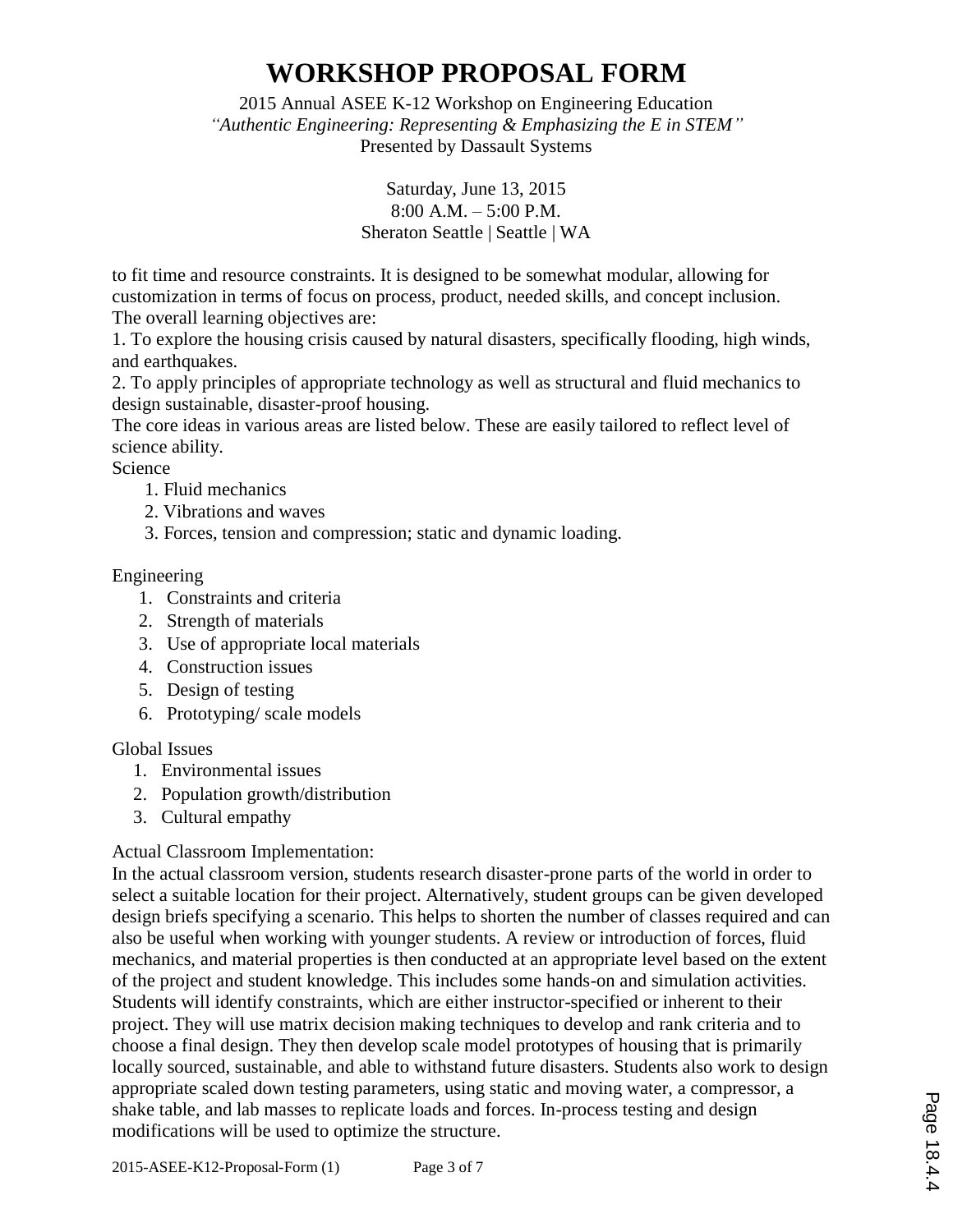2015 Annual ASEE K-12 Workshop on Engineering Education *"Authentic Engineering: Representing & Emphasizing the E in STEM"* Presented by Dassault Systems

> Saturday, June 13, 2015 8:00 A.M. – 5:00 P.M. Sheraton Seattle | Seattle | WA

Workshop Activities:

Some key component parts of the overall project will be modelled in the workshop.

- 1. Brief discussion of overall problem; resources on disasters and housing
- 2. Quick Build Activity groups of 2 or 3 Participants will be given a "design scenario" consisting of a bag of simple materials, a description of location, and a possible natural disaster. They will have 15 minutes to build suitable housing. Housing will be tested for ability to float, withstand "downpours" and "wind".
- 3. Participants will also be given an opportunity to develop a criteria matrix in order to rank and weight criteria that they deem relative to a design. This will be done as a guided group activity in groups of 3 or 4.

Materials and Resources for Participants:

The participants will leave with a general set of lesson plans, detailing approaches that can be used for several levels of learners – from middle school to senior high school. The plans will also include possible modifications due to time constraints and will indicate which components can be omitted or shortened.

The following documents will also be provided to participants:

Internet Resource List, which includes some video resources

Materials List (basic and more extensive)

Design Briefs for Specific Country Locations

Student Worksheets

This project has a wide range of applications for educators and incorporates many of the practices and cross-cutting concepts of the NGSS. It is designed using a performance task approach. It can easily be tailored to become a true STEAM project with a focus on architecture and local design. Increased emphasis on local resources and constraints in terms of environmentally friendly materials enable an increased sustainability focus. It suitable for a capstone project in a first semester physics class. It can be used to create an interdisciplinary thematic unit across the curriculum. This is most effective in a middle school setting and is being piloted this fall. It truly brings the real world into the STEM classroom in a meaningful way. ProjectEngin will provide online implementation assistance to participants who implement the curriculum.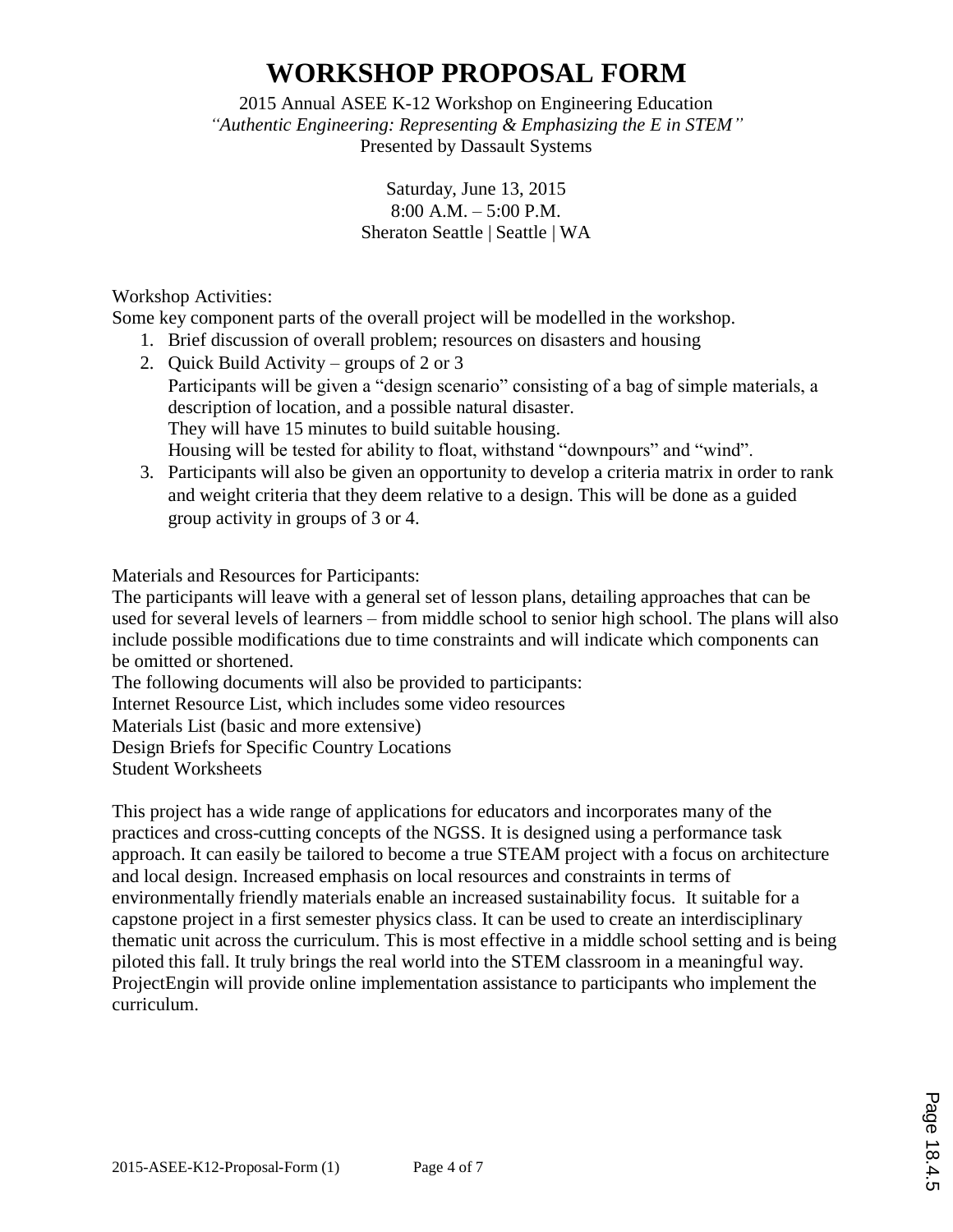2015 Annual ASEE K-12 Workshop on Engineering Education *"Authentic Engineering: Representing & Emphasizing the E in STEM"* Presented by Dassault Systems

> Saturday, June 13, 2015 8:00 A.M. – 5:00 P.M. Sheraton Seattle | Seattle | WA

**Authentic Engineering Connection.** Identify and describe how you will explicitly address the ways in which your lesson or activity is representative of the processes, habits of mind and practices used by engineers, or is demonstrative of work in specific engineering fields.<sup>i</sup> At least one of those must be within the first four listed, below; i.e., do not only check "other". Check all that apply:

- $X \cap U$  Use of an engineering design process that has at least one iteration/improvement  $X \cap$  Attention to specific engineering habits of mind
- $X \cap$  Attention to engineering practices (as described in the NGSS/Framework and as practiced by engineers)
- $\Box$  Attention to specific engineering careers or fields related to the lesson/activity
- $\Box$  Other (please describe below)

Provide a description of how you will explicitly address these aspects of authentic engineering in your workshop (maximum 2,000 characters):

This project focusses on many aspects of engineering design. In both the full classroom version and the abbreviated workshop summary, key engineering practices, as emphasized in the NGSS are stressed. The problem is defined by research or in a design brief and delimited by given and inherent constraints, as well as student developed criteria. Multiple solutions are generated and evaluated. The most reasonable one is modeled, tested, and modified. Students, as well as workshop participants, need to explain their design in terms of available resources, performance, and possible modifications. In addition, students are responsible for engineering their own meaningful tests.

Engineering "habits of mind", based on NAE and NRC references, are generally thought of as (1) systems thinking, (2) creativity, (3) optimism, (4) collaboration, (5) communication, and (6) ethical considerations. The "Building a Better World" project incorporates all of these. Housing solutions embody systems thinking since they are impacted by a complex mix of cultural imperatives, material resources, and natural events. Good design, particularly for a basic human need such as housing, must be creative in order to maximize quality of life. This project empowers young people by helping them to see a solution, not just a problem. Housing is a complex problem and, even in the workshop "quick build", participants cannot succeed without collaboration and communication. Most significantly, this project is based on the ethical issues surrounding the need for viable housing, often in under-resourced parts of the world. It is also based on the need to respect the end-user and the surroundings in order to develop an appropriate solution.

It is also worth noting that this projects allows for a strong focus on civil as well as materials and environmental engineering. Suggestions for more specific technical focus are included in curriculum materials that will be made available to participants.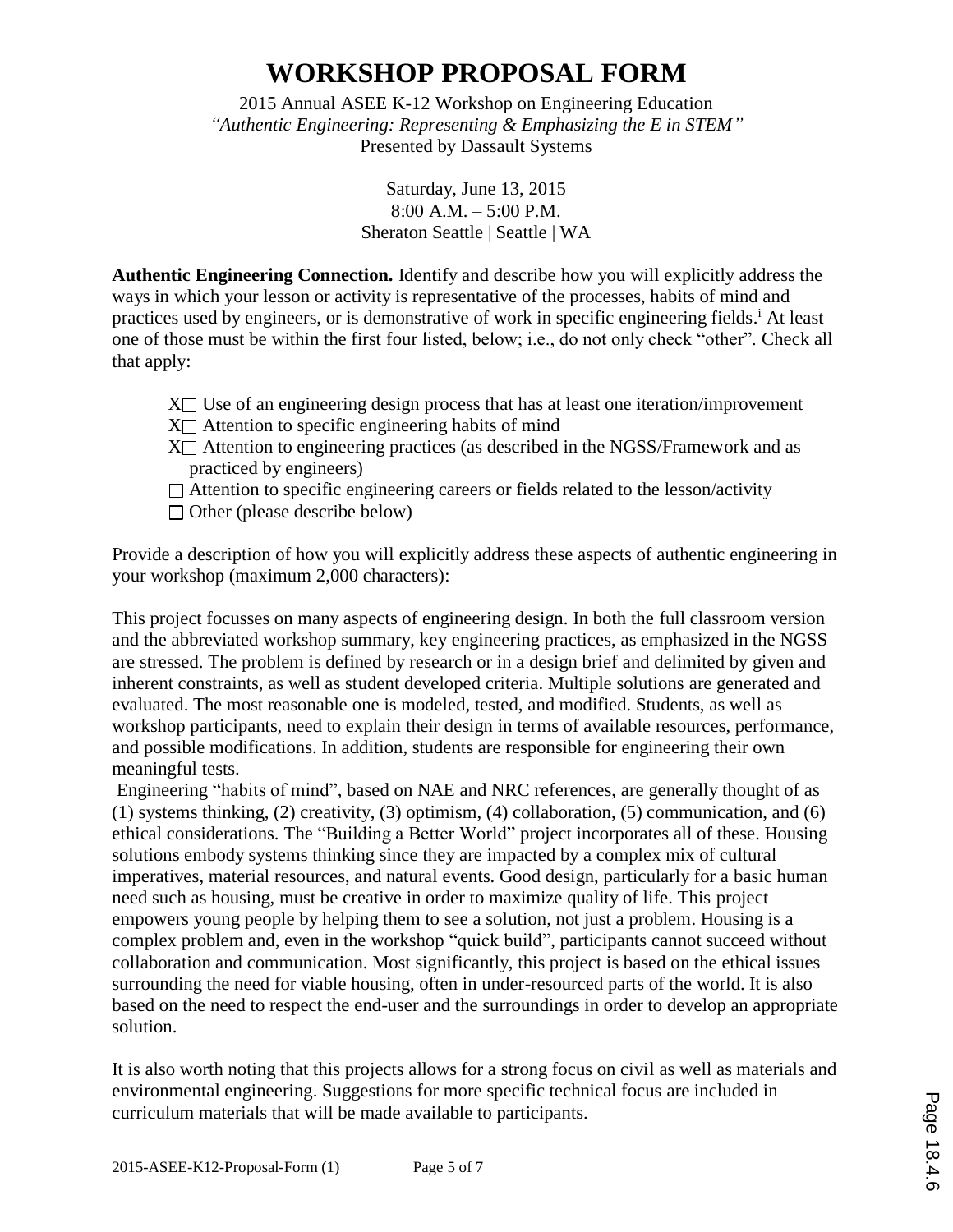2015 Annual ASEE K-12 Workshop on Engineering Education *"Authentic Engineering: Representing & Emphasizing the E in STEM"* Presented by Dassault Systems

> Saturday, June 13, 2015 8:00 A.M. – 5:00 P.M. Sheraton Seattle | Seattle | WA

**Diversity.** This year is the American Society for Engineering Education's "Year of Action on Diversity." It is essential that we have a diverse engineering workforce to solve diverse problems. To do that and to have an engineering-literate public, it is essential that we reach *every* preK-12 student with high-quality engineering education, drawing on issues of access and equity in the classroom and in the curriculum. Reviewers would like to know how your proposed workshop will address diversity.

Provide a description of how you will explicitly address diversity – e.g., diversity with respect to gender/sex, ethnicity or race, special education inclusion, socio-economic status, or LGBT status – in your workshop (maximum 2,000 characters):

The "Building a Better World" project developed out of a commitment to increase the global view and cultural sensitivity of young people. It also highlights the power of engineering to have a positive impact on the world. By maintaining a focus on diverse needs, along with different countries and people, the project itself embraces diversity. In practice, it consistently engages students who often don't consider themselves players in the traditional STEM world. In five years of using this project in class myself, and in coaching other teachers who use it in their classes, it is consistently the favorite of the girls in the class and of many of the students who think of themselves as "non-geeks". The demand for cultural empathy in order to achieve a good design exposes all young people to the idea that everyone's expectations about quality of life deserve to be met. The multi-faceted format of this project allows for all views, opinions, and talents and requires students to go beyond their own walls. There is room for many ideas in this project and success is rooted in the ability to empathize with those living under conditions, which most likely, are very different from your own. "Building a Better World" is about the need for appropriate housing and the commonality of our basic humanity. By making global diversity a focus in the classroom, it naturally attracts and engages a diverse group of students

Are there any online components to the proposal or presentation? (Note that these online components may only be available to presenters or those who have their wireless subscriptions, since wireless may not be available during the workshop sessions.)

 $X \cap No$  $\Box$  Yes

Please describe:

Grade Level Target Audience (check all that apply):  $\Box$  Primary (EC–2)  $\Box$  Elementary (3–5)

2015-ASEE-K12-Proposal-Form (1) Page 6 of 7